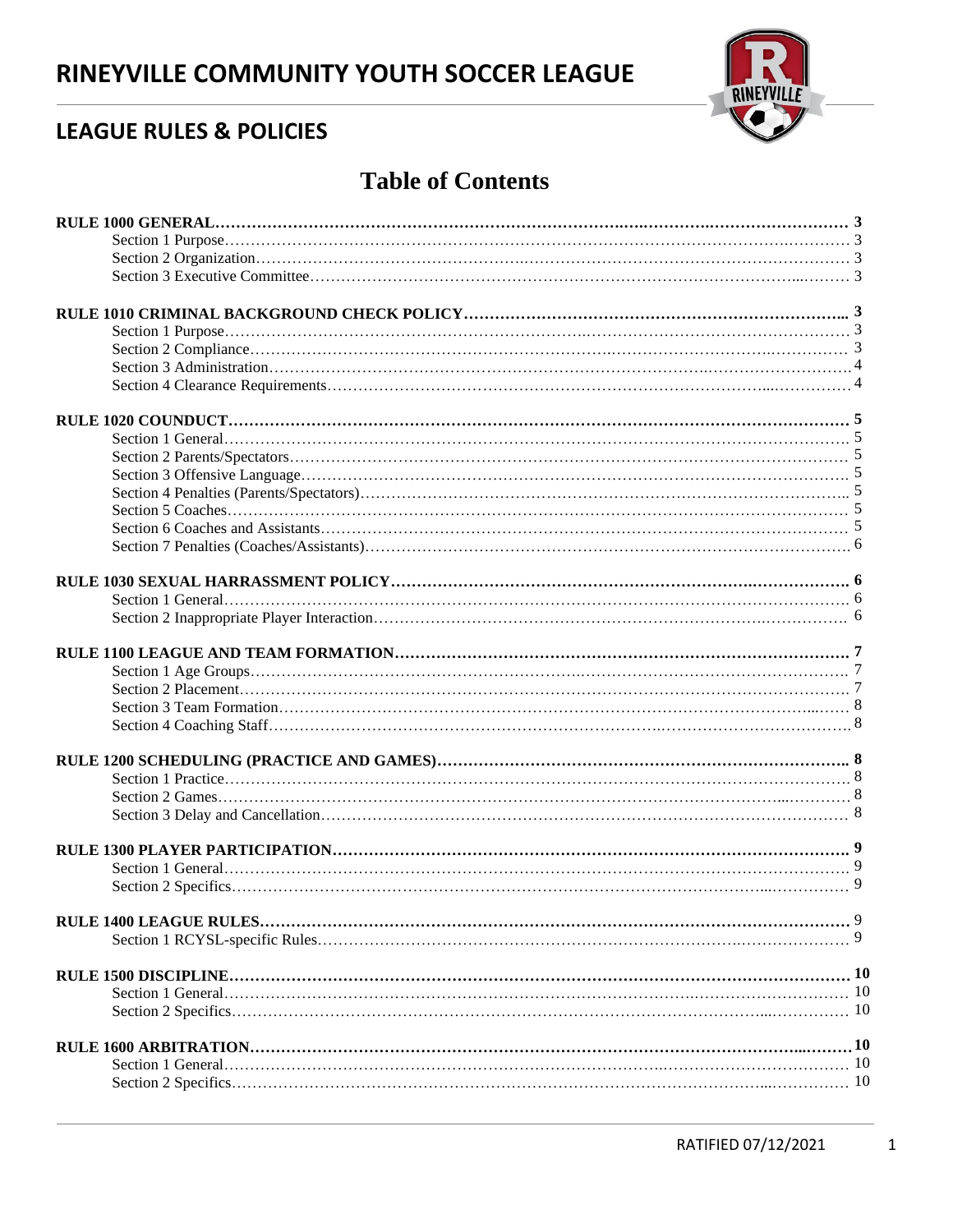# **RINEYVILLE COMMUNITY YOUTH SOCCER LEAGUE**



## **LEAGUE RULES & POLICIES**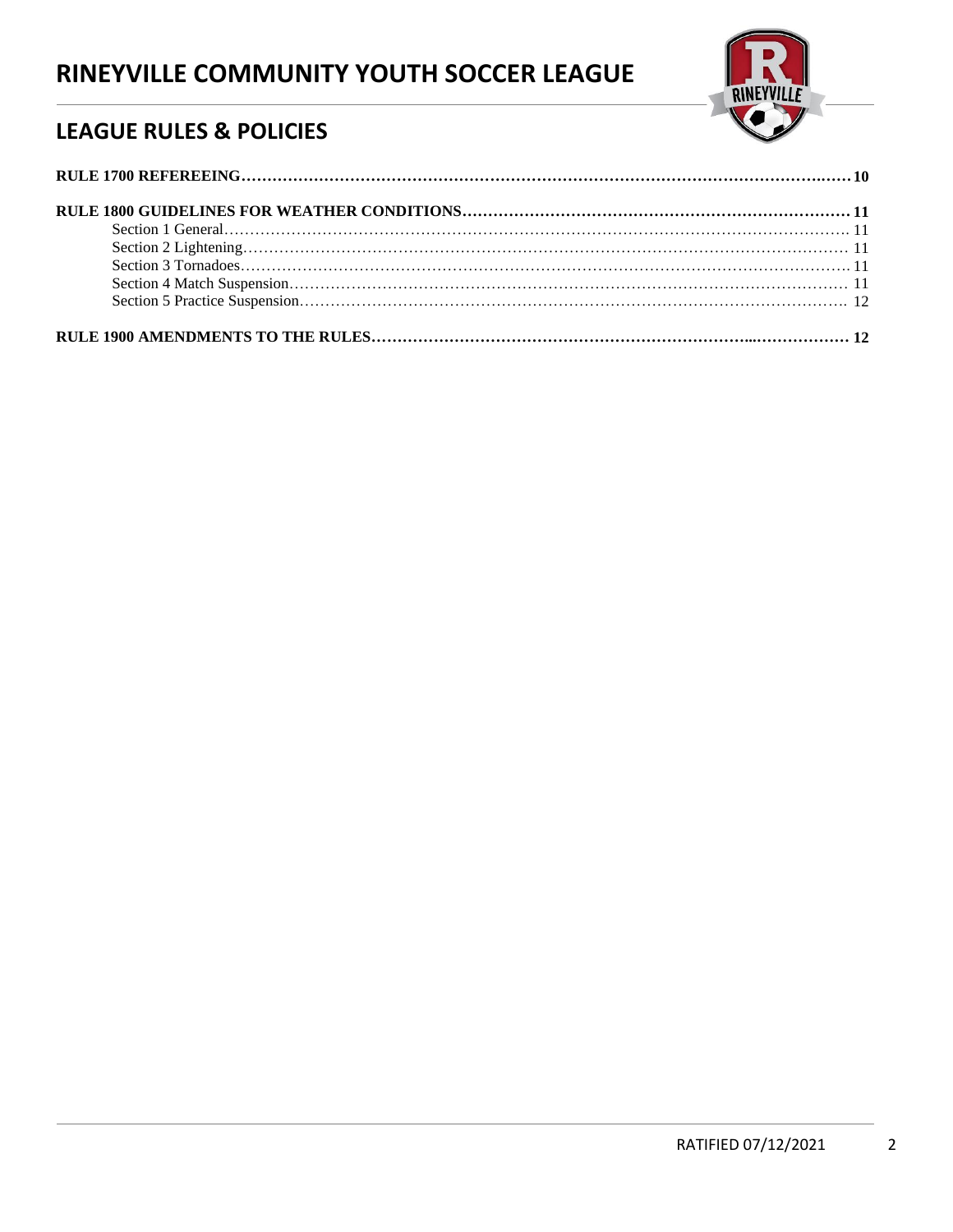

#### **RULE 1000 GENERAL**

#### **Section 1 Purpose**

It is the mission of the Rineyville Community Youth Soccer League (RCYSL) to provide the best possible soccer experience for all players in the League. The Association will meet this mission by:

- A. Providing the opportunity for all players to participate in recreational play.
- B. Promoting player development by fostering an atmosphere that allows each player to develop their skills to their desired level of play in a fun and fulfilling environment.
- C. Providing, as available, financial aid to those players that need assistance.
- D. Promoting the development of coaches by offering instructional courses and resources that will allow them to further improve their skills as coaches.
- E. Promoting the development of youth referees by offering instructional courses and resources that will allow them to further improve their skills as referees.
- F. Promoting a respect for the game of soccer through fair play and sportsmanship.

#### **Section 2 Organization**

RCYSL is a nonprofit organization that hosts the recreational soccer program in Rineyville, Kentucky. RCYSL board meetings are open to all and are held at the Rineyville Community Park, Rineyville, KY at 6:30 PM on the first Monday of each month.

#### **Section 3 Executive Committee**

- A. The Board of Directors (herein after referred to as "Board" or "RCYSL Board") may impose such other policies, rules, and regulatory measures as it deems necessary for the promotion and development of soccer and the efficient administration of the Club & League and/or the playing structure of the game within the jurisdiction of the Club & League. Such policies, rules, and regulatory measures (herein after referred to as policies) shall be recorded, numbered, and dated by the Secretary in the "Rineyville Community Youth Soccer League Rules & Policies" document.
- B. Such policies may be imposed or amended by the RCYSL Board at any Board Meeting by a simple majority. The policy becomes effective at the conclusion of the meeting unless the motion specifies otherwise. The adopted policy may not be revised for a period of six (6) months unless by unanimous consent of the RCYSL Board.

#### **RULE 1010 CRIMINAL BACKGROUND CHECK POLICY**

#### **Section 1 Purpose**

The purpose of this policy is to provide a good faith effort to protect the safety and well-being of the children who participate in RCYSL programs and activities.

- A. Any person wishing to volunteer in RCYSL shall be subject to a criminal background check, with a strong focus on the following:
	- a. Coaches, Assistant Coaches and Managers of sports teams
	- b. Officers, board members, and staff who lead or organize children's activities
	- c. Referees

#### **Section 2 Compliance**

- A. Any person wishing to volunteer or provide contracted services to RCYSL as a coach, assistant coach, manager, officer, board member or staff must submit a complete and signed Background Check Release Form or Kentucky Youth Leader Request AOC-PT-66 Rev 11-09 Form for any League activities affiliated with RCYSL.
- B. They must also complete Criminal Background Check Release Form or Kentucky Youth Leader Request AOC-PT-66 Rev 11-09 Form each year and submit a paper copy to the President RCYSL.
- C. All requested information must be provided by the applicant, including Social Security number, driver license number (or other state issued photo I.D. if the applicant does not drive) and date of birth. Should RCYSL adopt a wholly electronic application process, then the application must be wholly completed per RCYSL's application instructions. A current risk management assessment and clearance is required to participate in activities affiliated with RCYSL.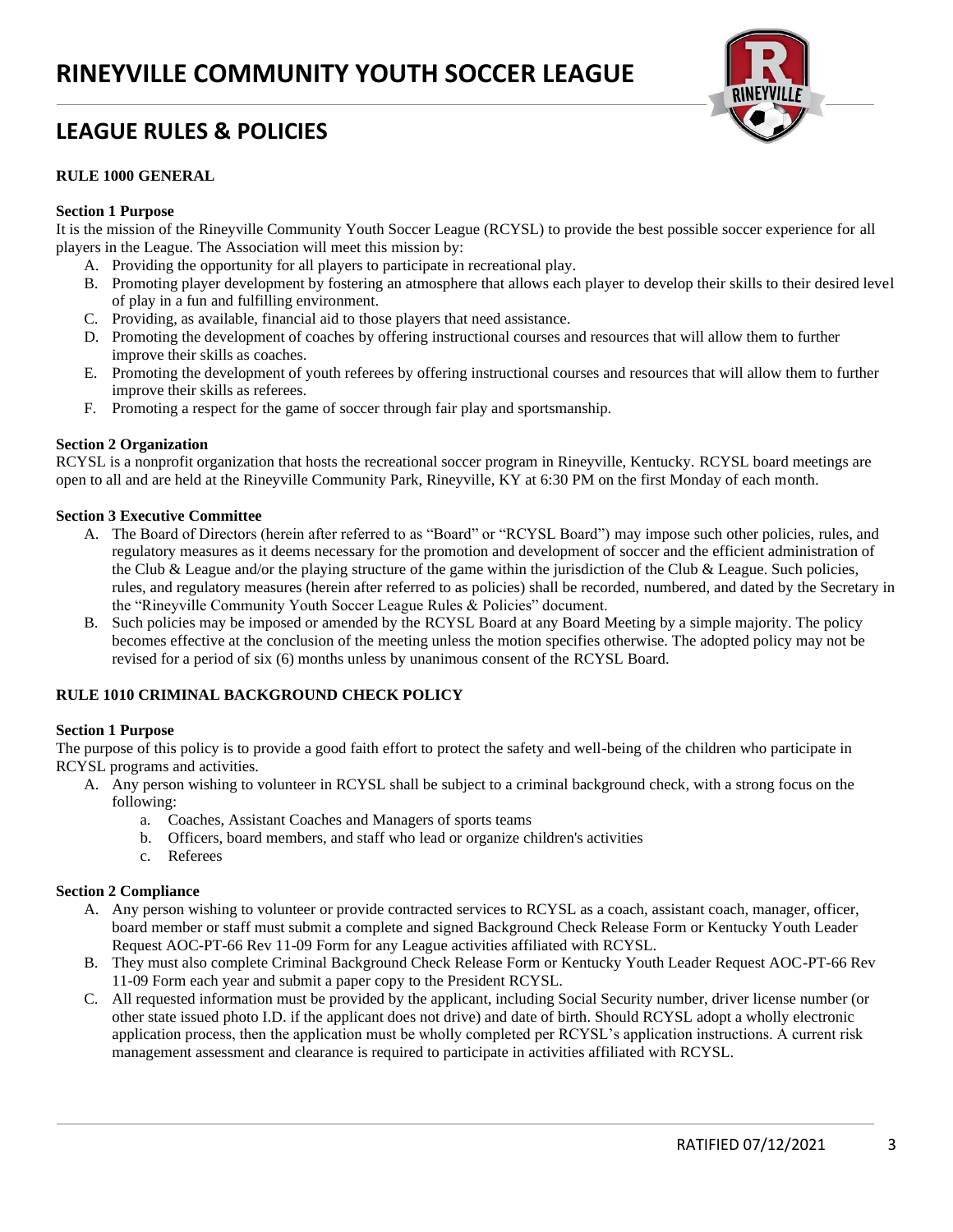

#### **Section 3 Administration**

- A. RCYSL has designated the holders of the offices of President and Registrars the RCYSL Child and Volunteer Protection Committee (CVPC). These are the only individuals responsible with the administration of this policy.
- B. To ensure compliance with all applicable laws, the RCYSL President and Registrar are the only persons authorized to initiate, review, or have access to criminal background reports. In all cases, the results of any criminal background check must be kept strictly confidential. These reports must be kept in a locked, secure location, for a period as indicated by applicable law or until the person is no longer a volunteer, whichever is later.
- C. RCYSL shall process the criminal background checks in a timely fashion such that the most sensitive criminal background checks can be completed prior to the start of any playing season.
- D. Individuals not cleared through the RCYSL Risk Management Programs for participation in activities affiliated with these respective organizations shall not be permitted to participate in League activities.

#### **Section 4 Clearance Requirements**

- A. If a conviction is disclosed or discovered, the RCYSL Child and Volunteer Protection Committee (CVPC), must decide on whether the applicant may be used based on the following guidelines and partial Table of Convictions. As used in this policy, the term conviction refers to a conviction entered after a trial, after a guilty plea or after a plea of no contest/nolo contendere.
- B. Any application form that does not contain honest answers or that misrepresents the number, type, or gravity of any such conviction(s) will not be approved irrespective of the nature of the offense or the time that has transpired since the conviction.
- C. Any individual on probation or required to complete a court ordered rehabilitation or other such program following a conviction for a crime appearing on the Table of Convictions will not be considered to serve as a volunteer or independent contractor until all terms and conditions established by the court have been satisfied and proof of completion submitted to RCYSL.
- D. Any person convicted of a crime against or otherwise involving a minor at any time will not be approved to be a volunteer.
- E. Most felony convictions will result in a negative determination. Evidence of multiple convictions, either felony or misdemeanor, are likely to also result in a negative determination. Where a conviction is remote in time or where the applicant's conduct since the conviction(s) indicates rehabilitation or lack of risk to the membership and the league, some leeway may be provided, but only with the concurrence of the CVPC.
- F. Persons convicted of a crime of violence or other serious crime against a person (including major sex offenses) within the prior 20 years should be disqualified from any position listed in policy paragraph #1 above.
- G. Persons convicted of a theft related crime or fraud within the prior 15 years should be disqualified from any position involving the handling of funds or property.
- H. Persons convicted of a serious substance abuse crime within the past 10 years should be disqualified from any coaching position or any position that leads children's activities.
- I. Persons convicted of less serious crimes of violence, substance abuse or one of the listed miscellaneous crimes within the past 5 years should be disqualified from any coaching position or any position that leads children's activities.
- J. Persons convicted of possession of less than one ounce of marijuana within the preceding 3 years will be disqualified from holding the position of team coach or assistant coach. Persons convicted of possession of less than one ounce of marijuana within the preceding 3 years may be accepted for other volunteer or independent contractor positions with the understanding that they are prohibited from driving any child or RCYSL volunteer other than immediate family members to or from any RCYSL activity.
- K. DUI: Persons convicted of driving while under the influence within the preceding 3 years will be disqualified from holding the position of team coach or assistant coach. Persons convicted of driving under the influence within the preceding 3 years may be accepted for other volunteer or independent contractor positions with the understanding that they are prohibited from driving any child or RCYSL volunteer other than immediate family members to or from any RCYSL activity.
- L. If any discretion is exercised in the application of this policy, it must be exercised in a uniform manner, so that substantially similar convictions and circumstances result in substantially similar treatment of potential volunteers. The specific results leading to a negative determination must remain confidential unless the applicant is willing to reveal the results to the CVPC.
- M. Situations where discretion is exercised must be disclosed to the parents of the team(s) associated with the individual for whom the application of the policy is being modified. Written consent from the subject coach, volunteer, contractor, or board member must be made before such disclosure is made. If consent to disclosure is not granted, then the individual is disqualified from service.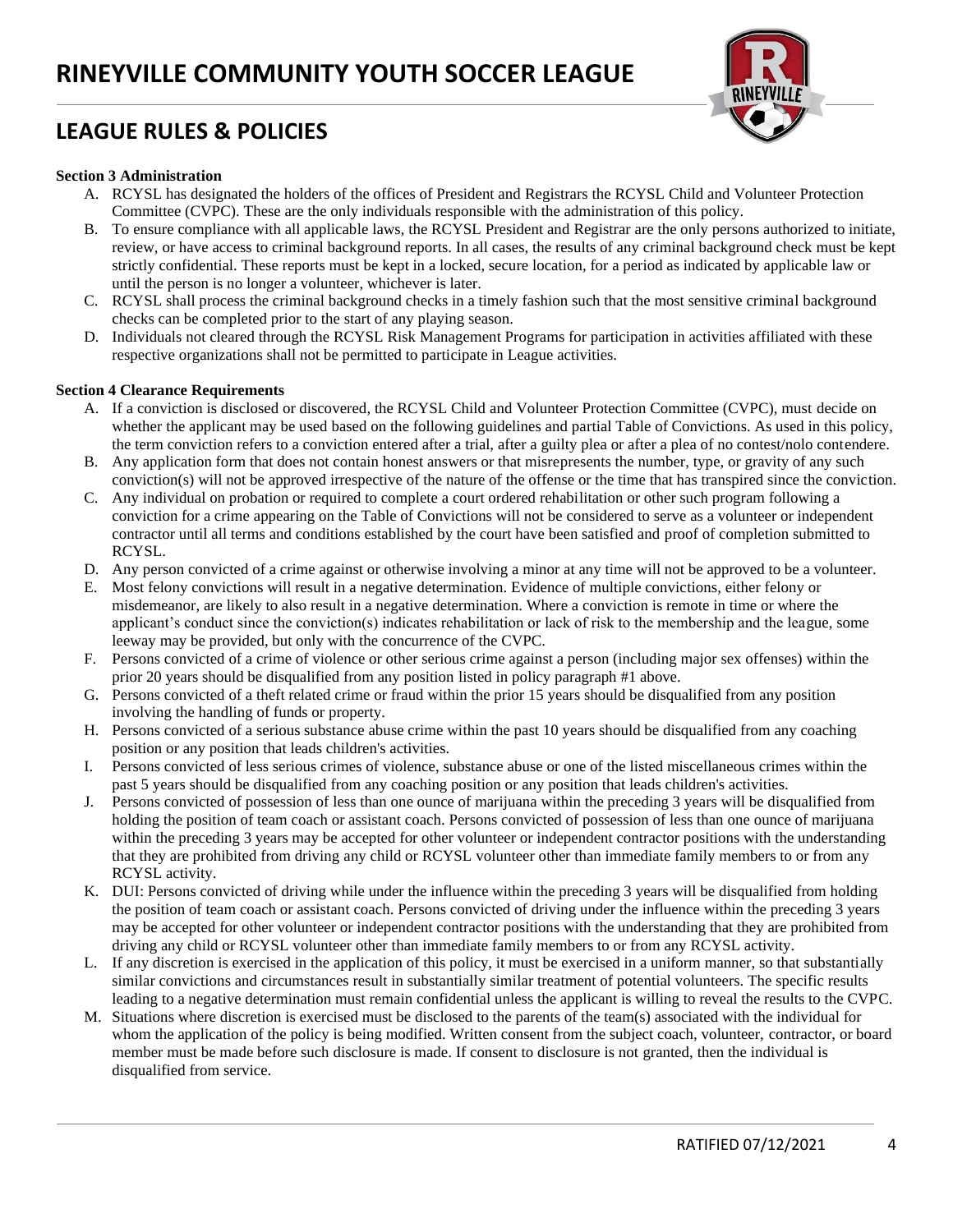

N. Because of the serious implications to the entire RCYSL organization must comply with the decisions made by the RCYSL Child and Volunteer Protection Committee under this policy.

## **RULE 1020 CONDUCT**

## **Section 1 General**

RCYSL has a ZERO TOLERANCE POLICY. This policy applies to all coaches, players, parents and other supporters and referees effective immediately. Abusive and obscene language, violent play, violent conduct, fighting and other behavior (including but not limited to sarcasm, taunting, etc.) deemed detrimental to the game play will not be tolerated. It is the responsibility of the Coaches to provide Referee support and spectator control. This policy will apply to all times prior to, during and after the game at the soccer field and its immediate surrounding areas.

## **Section 2 Parents/Spectators**

- A. Parents/Spectators at games must remain behind the spectator control line, (three yards from the sideline), and between the penalty areas (never behind the goals), and their vocal efforts should be limited to positive compliments to the participants. Under no circumstances should they attempt to coach or address remarks derogatory to players, coaches, or the referee. The use of alcohol, drugs, or tobacco products in the vicinity of the playing field during practices or games is strictly prohibited.
- B. No parent or other spectator shall address the Referee or Assistants at any time this includes but is not limited to:
	- a. Spectators making derogatory comments to players of either team
	- b. Disputing calls during or after the game
	- c. Remarks to the referee to watch certain players or attend to rough play
	- d. Yelling at the referee, EVER, including criticism, sarcasm, harassment, intimidation, or feedback of any kind before, during or after the game.
- C. The only allowable exceptions to the above are:
	- a. a. Responding to a referee who has initiated a conversation with a parent or spectator.
	- b. b. Pointing out an emergency or safety issues.

## **Section 3 Offensive Language**

Offensive and vulgar language is always unacceptable. All RCYSL officials should model good communication skills. Language that is denigrating in nature, content or tone or refers to one's gender, race, national origin, disability, sexual orientation, or religion is unacceptable. Inappropriate language, including language targeting officials, opponents, players, or spectators may be grounds for disciplinary actions.

## **Section 4 Penalties (Parents/ Spectators)**

In the opinion of the referee, depending on the severity of the offense, the referee may take any of the following actions:

- A. The Referee will issue a verbal warning to the offending party.
- B. The Referee will stop the game and instruct the parent / spectator to leave the field.
- C. The Referee will stop the game and instruct the Coaches to direct the parent / spectator to leave the field.
- D. The Referee should abandon the game if the spectator does not leave the field.

#### **Section 5 Players**

Communications between players and referees are governed by the FIFA Laws of the Game. Penalties associated with violating the Laws of the Game will be governed by the Laws themselves.

## **Section 6 Coaches and Assistants**

A. It is the responsibility of all Coaches to maintain the highest standards of conduct for themselves, their players, and supporters in all matches. Failure to do so undermines the Referee's authority and the integrity of the game resulting in a hostile environment for players, the referee, coaches, assistant coaches, and spectators. As role models for all the participants and spectators, coaches participating in RCYSL are expected to be supportive of, and to applaud the effort, good play, and sportsmanship on the part of ALL players from either team in a contest. By example, RCYSL coaches are expected to show that although we are competing in a game, we, always have respect for our opponent. RCYSL will not tolerate negative behavior exhibited either by demonstrative actions and gestures, or by ill-intentioned remarks, including those addressed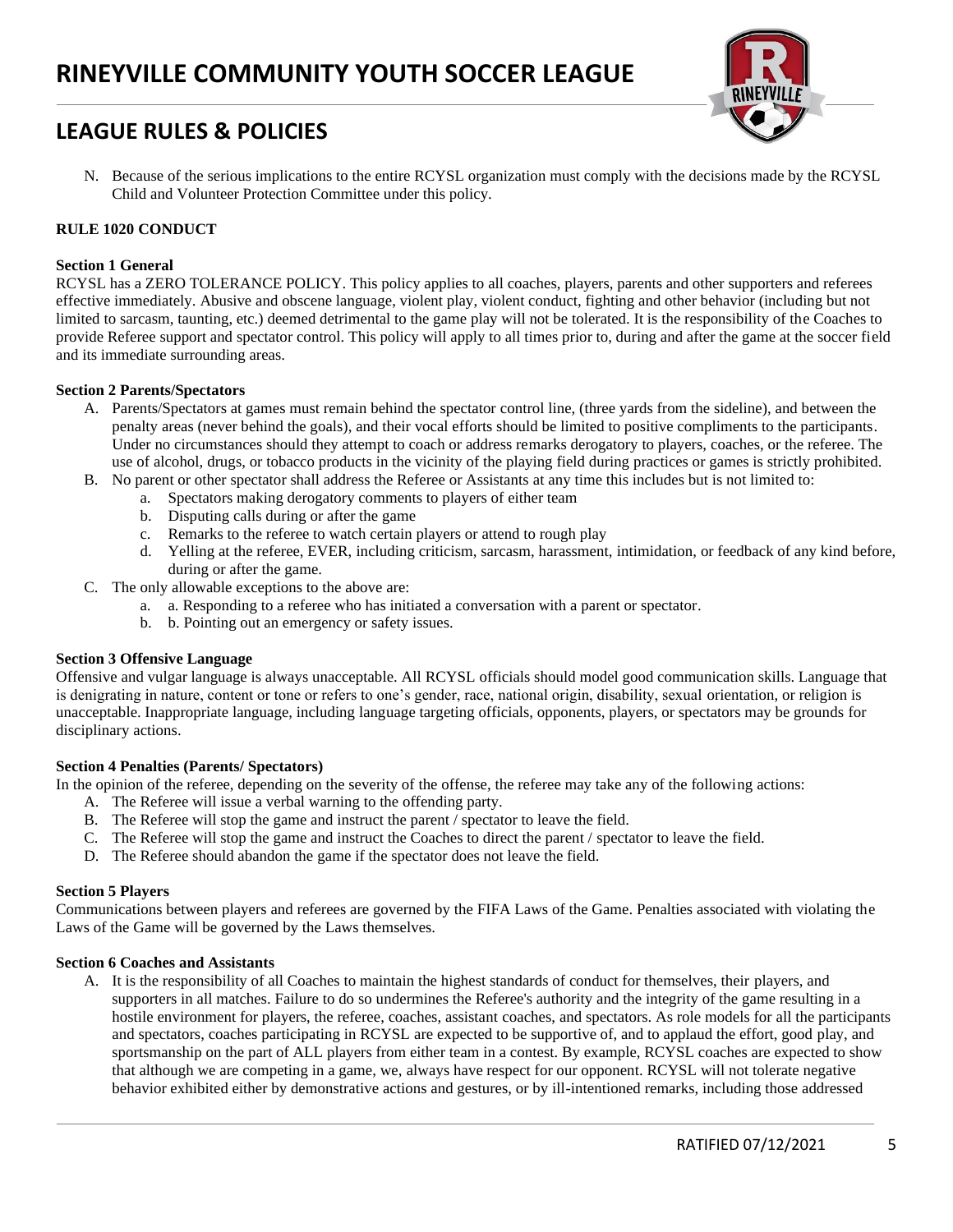

toward the players or coaches of an opposing team. Coaches exhibiting hostile, negative, sarcastic, or otherwise ill-intended behavior toward opposing players or coaches will be subject to sanction by the match official and subsequent sanctions as may be imposed by the RCYSL Board after a review of the match report.

- B. Coaches may not interact directly or indirectly with the coaches or players of the opposing team during the game in any manner that may be construed as negative, hostile, or sarcastic either by way of demonstrative actions and gestures or by illintentioned remarks
- C. Coaches may not offer dissent to any call made by the officials
- D. Coaches are not to address the Referee during the game except to:
	- a. Respond to a referee who has initiated a conversation.
	- b. Point out emergency or safety issues.
	- c. Make substitutions.
	- d. Ask the referee to repeat a call.
	- e. Ask for the time remaining in the half.
- E. Coaches are allowed to ask a referee after a game, in a polite and constructive way, to explain a law or foul but not judgment calls made in the game:
	- a. a. Polite and friendly concern can be exchanged with the referee. If the polite tone of the conversation changes, the Referee may abandon the exchange at any time.
	- b. b. Absolutely no sarcasm, harassment or intimidation is allowed.

## **Section 7 Penalties (Coaches/Assistants)**

- A. In the opinion of the referee, depending on the severity of the offense, the referee may take any of the following actions:
	- a. The referee may issue a verbal warning to the offending Coach or Assistant Coach.
	- b. The Referee may eject the offending Coach or Assistant Coach. The Coach or Assistant Coach will be required to leave the field.
	- c. The Referee should abandon the game if the Coach or Assistant Coach does not leave the field.
	- d. Any additional penalties associated with the ejection of a coach will be governed by RCYSL Bylaws and KYSA Bylaws.

## **RULE 1030 SEXUAL HARASSMENT POLICY**

## **Section 1 General**

- A. RCYSL opposes sexual and physical abuse. Any form of harassment, sexual or otherwise, is prohibited. It is unlawful and against RCYSL policy. RCYSL is legally responsible to take action against harassing conduct to the extent permissible under applicable law and the Board of Directors. Members shall adopt procedures consistent with this policy and consistent with criteria established by KYSA, USYA and USSF.
- B. Harassment is verbal or physical conduct that denigrates or shows hostility or aversion toward an individual because of that person's race, skin color, religion, gender, national origin, age, or disability. Harassment can also occur if conduct is directed towards a person's relatives, friends, or associates. Harassment does one or more of the following:
	- a. Has the purpose or effect of creating an intimidating, hostile, or offensive environment
	- b. Has the purpose or effect of unreasonably interfering with an individual's performance
	- c. Otherwise adversely affects an individual's opportunities within RCYSL
- C. If you are a RCYSL member and feel that you are being harassed while engaged in RCYSL activities or if you are not a RCYSL member but are being harassed by an RCYSL member while they are engaged in RCYSL activities, then report the behavior to the RCYSL President or RCYSL Vice President. Allegations of harassment will be promptly investigated and treated with the strictest confidence.

#### **Section 2 Inappropriate Player Interaction**

- A. All coaches, assistant coaches, trainers, and team officials are required to abide by this requirement. Inappropriate physical contact with players is strictly prohibited.
- B. Social interactions with players less than 18 years of age (such as dating, parties without parental involvement and private one-on-one situations) are prohibited.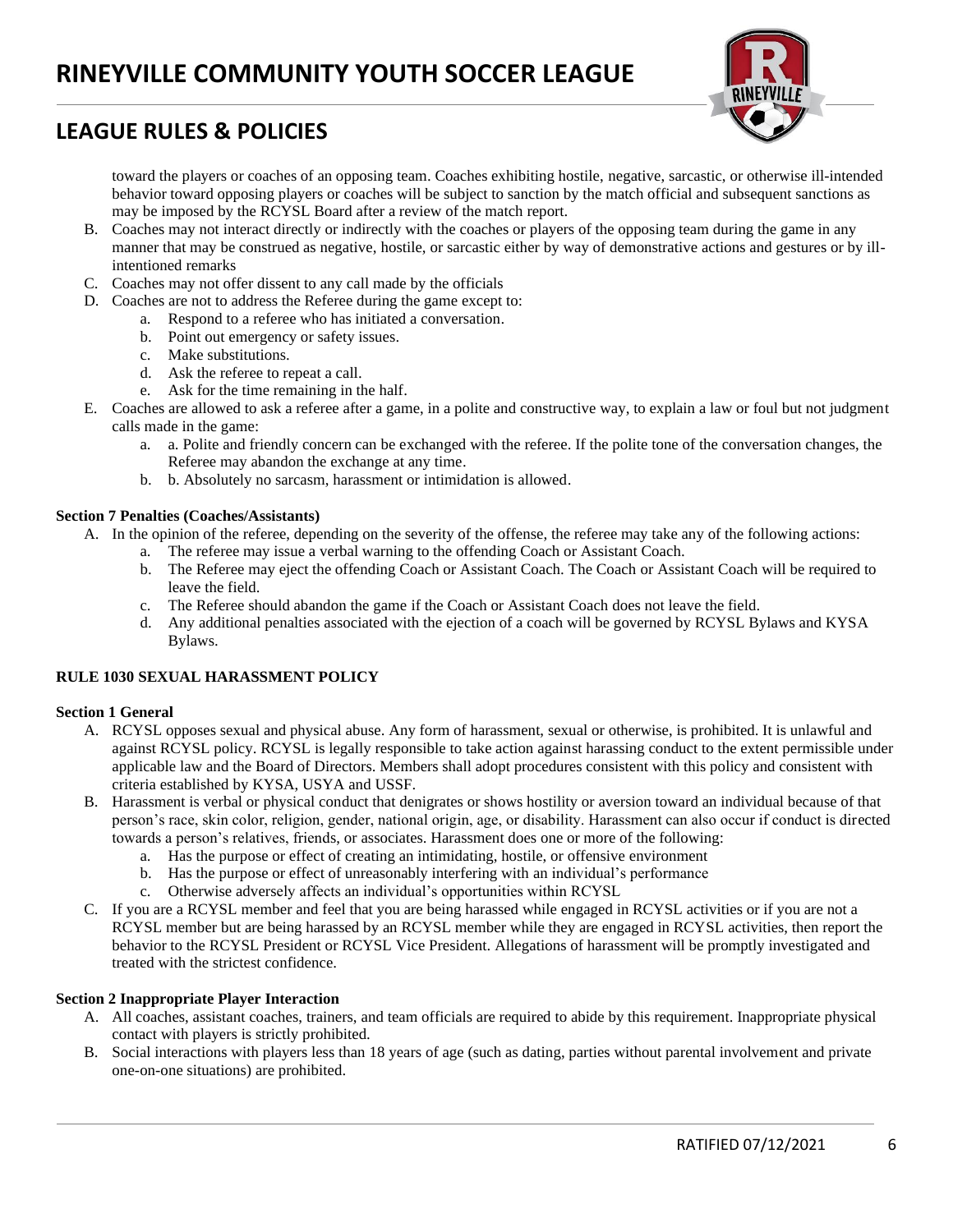

- C. Violations of these rules may result in immediate suspension from all RCYSL activities and initiation of disciplinary proceedings.
- D. Physical contact should be limited to that necessary and appropriate to teach a skill, treat an injury, console, or congratulate a player. In the instance of teaching a skill, minimal contact should be involved and none which places the adult in a position of power or intimidation.
- E. A participant (other than a parent or legal guardian) being alone in a one-on-one situation with a player is inappropriate. If an adult is alone with a player, then the adult should do so in a visibly public site.
- F. There are those participants who are expressive by using their hands to give a pat on the back, a rub of the head, or other acts of touching to show appreciation or indicate a job well done. In a public setting those acts, when not done in an overly familiar manner, are understood.
- G. There should never be such touching in a one-on-one situation. Even the hint of inappropriate contact with a player may be enough to create an impression of inappropriate contact with children. Participants should act in a defensive mode so that there is no air of impropriety.

#### **RULE 1100 LEAGUE AND TEAM FORMATION**

#### **Section 1 Age Groups**

Teams are made up of both boys and girls, 4- 19 years of age. RCYSL shall follow the USYS and KYSA year of birth age rules. A. RCYSL will be aligned into the following age groups:

- a. U4 (Tots Program)
- b. U6
- c. U8
- d. U10
- e. U12
- f. U14

## **Section 2 Placement**

A. Teams will be formed on the basis of an equal mix of boys and girls and an even percentage of each age.

- B. League Balance. Insofar as possible, attempts will be made to balance the teams by spreading new players on the basis of sex and then age. Commissioners will attempt to avoid assigning all inexperienced players of one age group to the same team.
- C. Returning players (those who played in the RCYSL during the prior playing season) may be assigned to the same team on which he/she played in the immediately preceding season.
- D. Every effort will be made to keep the team together when the team is returning to the same age group regardless of if the coach or assistant coach is returning in an attempt to keep cohesion.
- E. If a player elects not to return to the same team, he/she must be placed in "open" registration.
- F. New players and players electing not to return to the same team will be placed in open draw and assigned to teams on a random basis without regard to the ability of the player.
- G. Players will be automatically moved up to the next age group on the basis of birth year only.
- H. Move-up of underage players will be permitted upon the written request of a parent or guardian and RCYSL board concurrence.
- I. All players moving up to the next age group must be placed in an open draw and not moved up as a team.
- J. Underage players will not be permitted to move down to their original age group once he/she has played a game at the older age group.
- K. Deliberate creation of a single birth year team is not permitted. Procedures should be taken to ensure that no more than twothirds (2/3) of the players assigned to a team have the same birth-year.
- L. Tryouts are not permitted as part of the player assignment process. Other forms of player evaluation for the purpose of balancing the level of talent and ability among teams and resulting in a random assignment is otherwise random in nature.
- M. Players may not be assigned to teams on the basis of geographic location of residence provided such assignment is otherwise random in nature.
- N. Children of the head coach and not more than one (1) assistant coach may be assigned to that coach's team regardless of the method of team formation, so long as the age requirements stated above are met.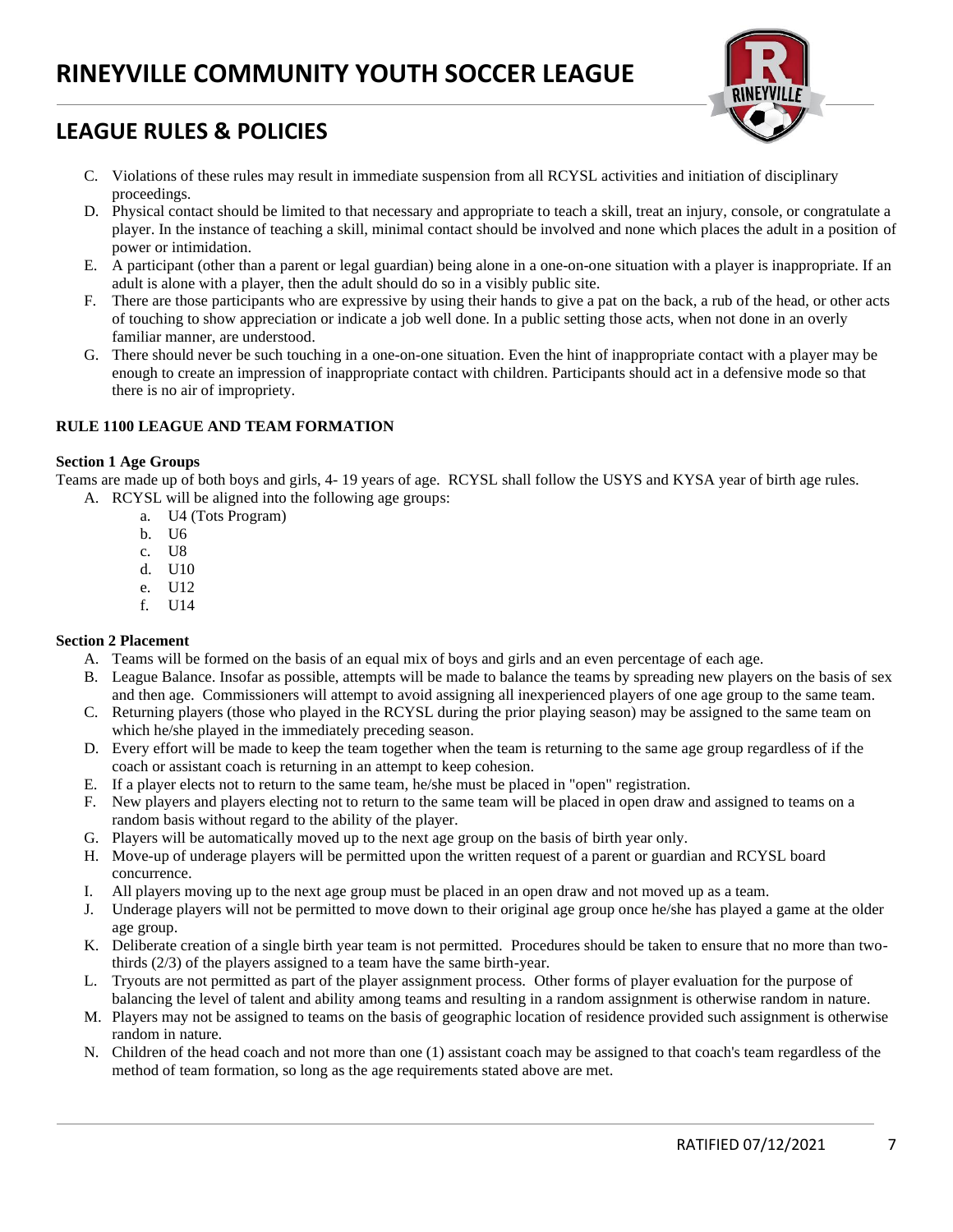

- O. Players. Any recreational player registered to a team is bound to that team for that playing season unless he/she transfers. All transfers shall be submitted to the Member Organization in writing on the appropriate form, stating the reason for the request for transfer. All transfer players must be placed in an "open draw".
- P. Team Rostering. A player rostered on a team in the fall season will stay with that team in the spring season. Players returning for the following fall season should be assigned to the same team for which they played during the spring season so as long as it is the same age group.

## **Section 3 Team Formation**

- A. U4 (Tots Program). There is no maximum number of players to be rostered for the Tots Program. There are NO goalkeepers.
- B. U6. Maximum number of players on the roster should not exceed eight (8). Maximum number of players on the field at any one time is four (4). There are NO goalkeepers.
- C. U8. Maximum number of players on the roster should not exceed ten (10). Maximum number of players on the field at any one time is five (5) including the goalkeeper.
- D. U10. Maximum number of players on the roster should not exceed fourteen (14). Maximum number of players on the field at any one time is seven (7) including the goalkeeper.
- E. U12. Maximum number of players on the roster should not exceed eighteen (18). Maximum number of players on the field at any one time is nine (9) including the goalkeeper.
- F. U14. Maximum number of players on the roster will not exceed eighteen (18). Maximum number of players on the field at any one time is eleven (11) including the goalkeeper.
- G. U16. Maximum number of players on the roster will not exceed eighteen (18). Maximum number of players on the field at any one time is eleven (11) including the goalkeeper.
- H. U19. Maximum number of players on the roster will not exceed eighteen (18). Maximum number of players on the field at any one time is eleven (11) including the goalkeeper.

## **Section 4 Coaching Staff**

Once the team is formed coaches may recruit from their parents to form a volunteer coaching staff that will not exceed the head coach, two (2) assistant coaches and one (1) team manager. Volunteers will have to adhere to the background investigation procedures. Placement rules will apply in that only the head coach and one (1) assistant coach will be assigned to the team during placement.

## **RULE 1200 SCHEDULING (PRACTICES AND GAMES)**

## **Section 1 Practice**

Practice will be on weekdays and for U4 through U10 will not exceed two (2) days per week and one hour per day. U12 and above will practice on weekdays and will not exceed two (2) days per week and 1  $\frac{1}{2}$  hours per day.

- A. Specific practice times and sites for each team will be determined by the coaches and concurred with by the Director of Coaching.
- B. No team may initiate practice until the approved start date issued by the RCYSL Board.
- C. Teams may assemble prior to the approved start date for organizational or educational purposes.
- D. There will be at least two full weeks of practice before the first games of each season.

## **Section 2 Games**

- A. Games will be scheduled by the Scheduler.
- B. Games which have been postponed due to inclement weather may be made up by rescheduling through the Scheduler.
- C. No teams should play more than 2 regular season games in a calendar week.
- D. All teams will participate during RCYSL hosted tournaments and will not have to pay an entry fee.
- E. Team entries into recreational tournaments outside of RCYSL are at the discretion of the Coach and do not need Board approval, however the team will be responsible for all entry fees.

## **Section 3 Delay or Cancellation**

A. RCYSL may delay a game up to one hour beyond the start of a game provided there are not any games scheduled for the same field at a later time. RCYSL Director of Risk Management has primary responsibility for making decisions delay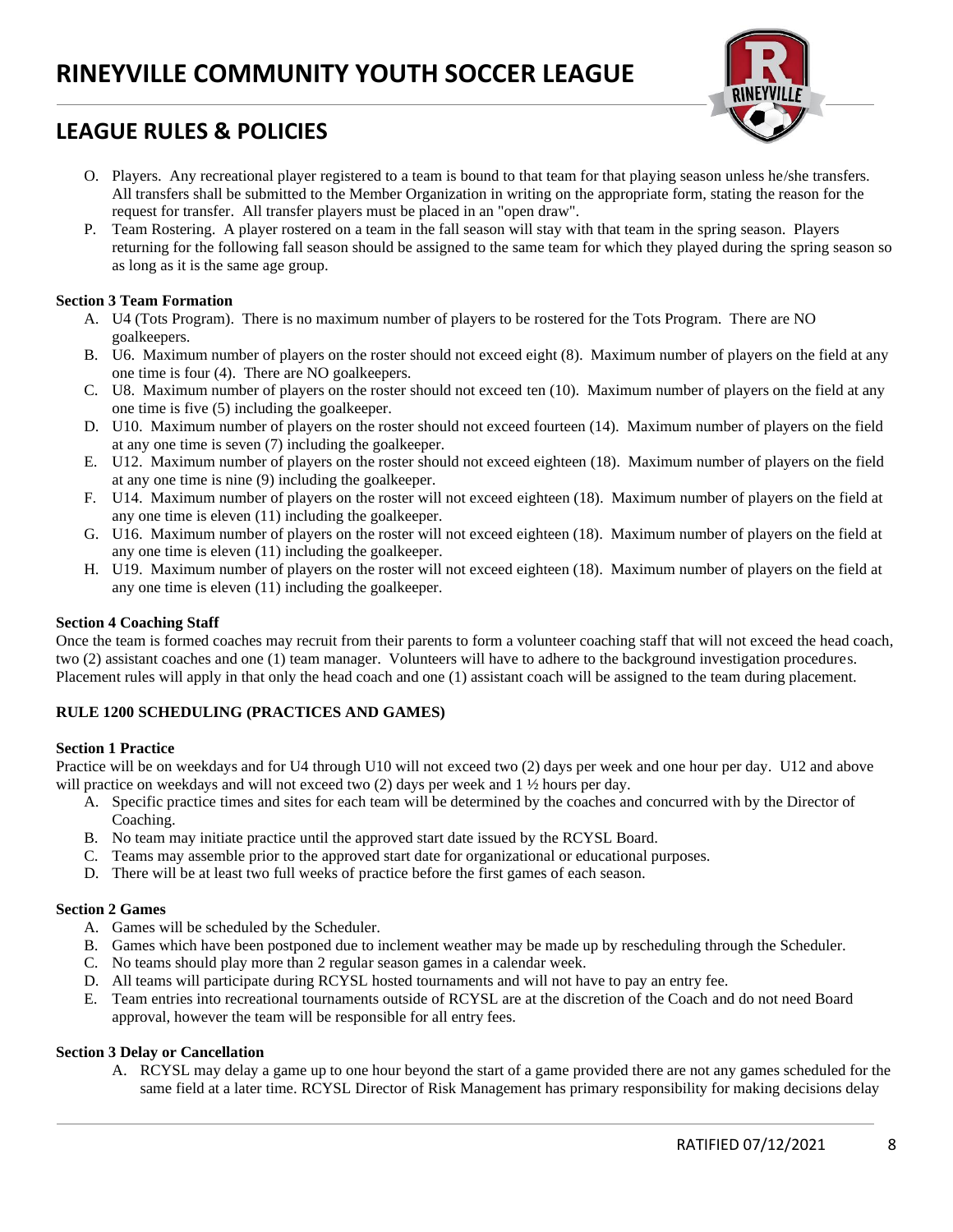

or cancel games based upon weather and field conditions and will attempt to make decisions at least 2 hours prior to the scheduled start time. If this occurs, the referees and coaches will be notified.

- B. During game time, decision to delay or cancel a game due to weather, darkness, condition of a field, lack of players or lack of communication, will be made by the referee.
- C. If a game is stopped by the referee for any of the aforementioned reasons, it shall be considered an official game if one half has been completed. Otherwise, the game may be rescheduled.
- D. RCYSL may cancel games when the fields have not been prepared (i.e., lined) or if the field conditions are not safe for the players.
- E. Coaches have the discretion to cancel or delay their scheduled practices based upon the safety of their players.

## **RULE 1300 PLAYER PARTICIPATION**

#### **Section 1 General**

Every eligible player will play at least two quarters or one half of every game. In age groups in which free substitution is allowed, the coach is responsible that the total playing time per player is at least one half of the total match minutes.

#### **Section 2 Specifics**

- A. A recreational player must be provided the opportunity to play at least on half of a game unless he or she is being disciplined for:
	- a. Late arrival to the game,
	- b. Misbehaving at practice, or
	- c. Not attending practice without a valid reason.
- B. Coaches must notify the referee and the opposing coach of the child's name and reason for discipline.
- C. Any coach who does not play a player at least one half of a game due to disciplinary action must issue a written notice to the appropriate coaching commissioner within five (5) days with an explanation.
- D. Any coach who does not play a player at least one half of a game due to disciplinary action will contact the player's parents and inform them of the action.

## **RULE 1400 RULES**

The FIFA Laws of the Game will be followed in all matches with the exceptions of written modifications by KYSA and/or RCYSL. Any RCSYSL modification must not be in contradiction of KYSA acceptability.

#### **Section 1 RCYSL Specific Rules**

Players will be given three (3) opportunities to put the ball in play. Slide tackling is strongly discouraged. Teams will alternate kickoffs after each quarter. Teams will change sides of the field to begin the third quarter. If a team has fewer than the required number of players, the opponent shall use the "Common Courtesy" rule and play the equal number until more players arrive. The courtesy rule shall apply only within RCYSL. This rule is null and void during tournaments.

A. U6.

- a. Thirty-Two (32) minutes played in four (4) equal, eight (8) minute quarters, two (2) minutes break between quarters, five (5) minute halftime break.
- b. No direct kicks, penalty kicks, throw-in, goal kick, corner kicks, or off-sides. The throw-in, goal kick, and corner kick has been replaced with a Kick-in (an indirect free kick, with opponents three (3) yards away. The goal kick has been replaced by a kick-in from where the ball crossed the end line. All kicks will be indirect, and opponents and opponents must be three (3) yards away.

B. U8.

- a. Forty (40) minutes played in four (4) ten (10) minute quarters, five (5) minutes between quarters, ten (10) minute halftime break.
- b. No direct kicks, penalty kicks, or off-sides.
- C. U10.
	- a. Fifty (50) minutes played in two (2) twenty-five (25) minute halves, five (5) minutes half-time break.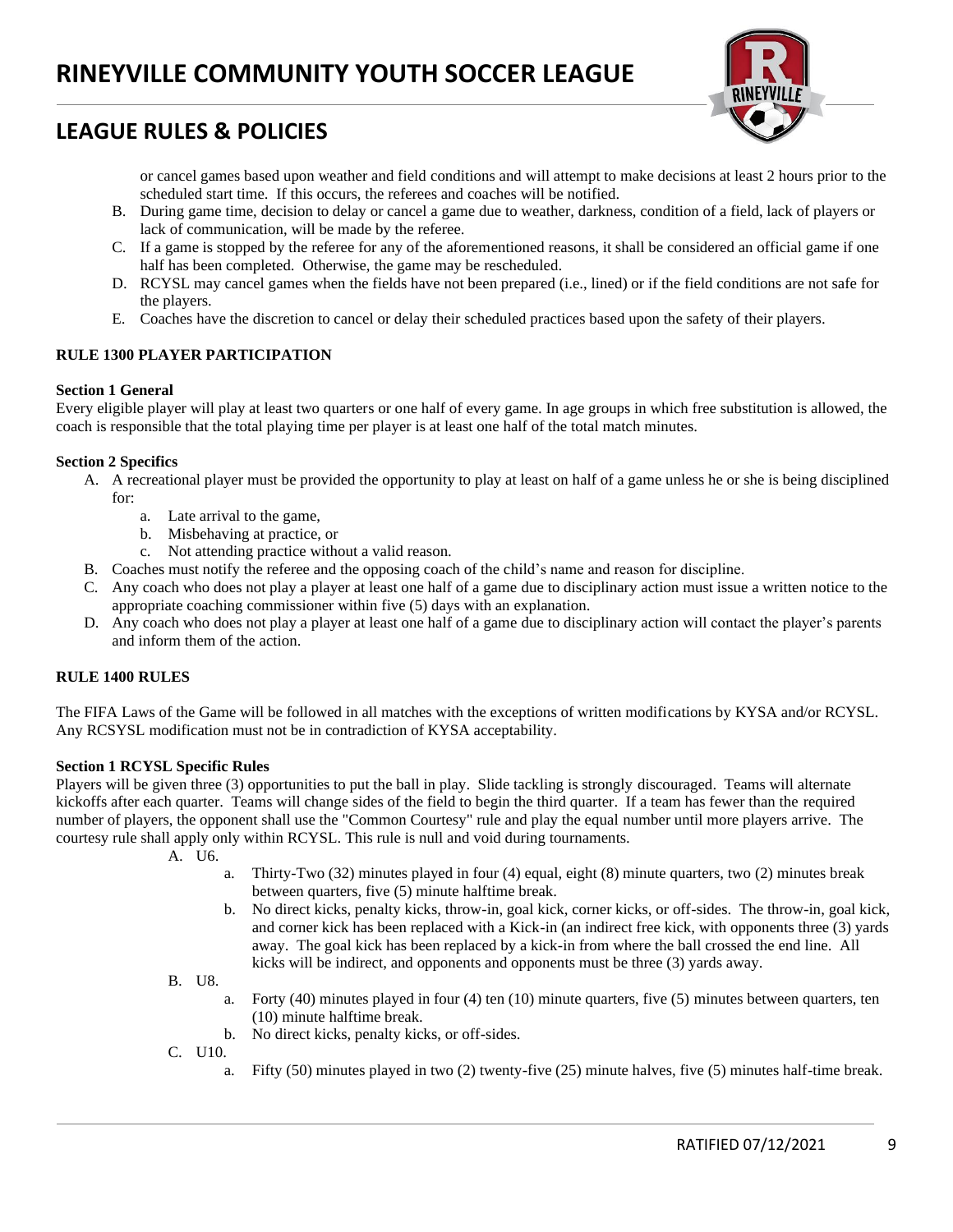

- D. U12.
	- a. Sixty (60) minutes played in two (2) thirty (30) minute halves, ten (10) minute half-time break.
- E. U14. a. Seventy (70) minutes played in two (2) thirty-five (35) minutes halves, ten (10) minute half-time break.
- F. U16.
	- a. Eighty (80) minutes played in two (2) forty (40) minute halves, ten (10) minute half-time break.
- G. U19.
	- a. Ninety (90) minutes played in two (2) forty-five (45) minutes halves, ten (10) minute half-time break.

## **RULE 1500 DISCIPLINE**

## **Section 1 General**

All coaches, players, spectators, and parents will abide by the KYSA rules and RCYSL policies and procedures or be held accountable.

#### **Section 2 Specifics**

- A. Players or coaches who are ejected from a game become ineligible to participate in the next game.
- B. Coaches who are ejected from a game must leave the soccer fields immediately.
- C. Any player or coach ejected twice in one season will be suspended for the remainder of that season.
- D. All red card reports of coaches or players will be reviewed by the RCYSL Board which may take further action if warranted.

#### **Rule 1600 Arbitration**

#### **Section 1 General**

The Arbitration Committee will have a RCYSL's final judgment on all grievances concerning:

- A. Violations or misinterpretations of FIFA Laws of the Game.
- B. Discipline of coaches, players, fans, referees, and commissioners.
- C. Placement and registration.

## **Section 2 Specifics.**

- A. The President and Vice President will be notified within 48 hours of the incident.
- B. All grievances must be addressed by the Arbitration Committee within 48 hours of receipt of grievance in writing. No grievance will be acted on until it is received in writing.
- C. A minimum of two-thirds of the Arbitration Committee must rule on the grievance.
- D. A written formal response must be given to the grieving party and copy retained by RCYSL.
- E. Members of the Arbitration Committee are:
	- a. Vice President (Chairperson)
		- b. President
		- c. Director of Coaching
		- d. Director of Officiating
		- e. Parent Representative

## **RULE 1700 REFEREEING**

- A. The Director of Officiating will maintain a list of all certified referees willing to assist in RCYSL games of all levels.
- B. The Director of Officiating is responsible to schedule the referees for all RCYSL games from the schedules provided him/her by Director of Scheduling.
- C. RCYSL shall locate the nearest site for USSF certification and re-certification each year and publish the information for all certified and potential referees. When possible, RCYSL will host the clinic. New referees will have their USSF certification paid for by RCYSL when eight (8) games have been officiated in the RCYSL program as a Club Referee.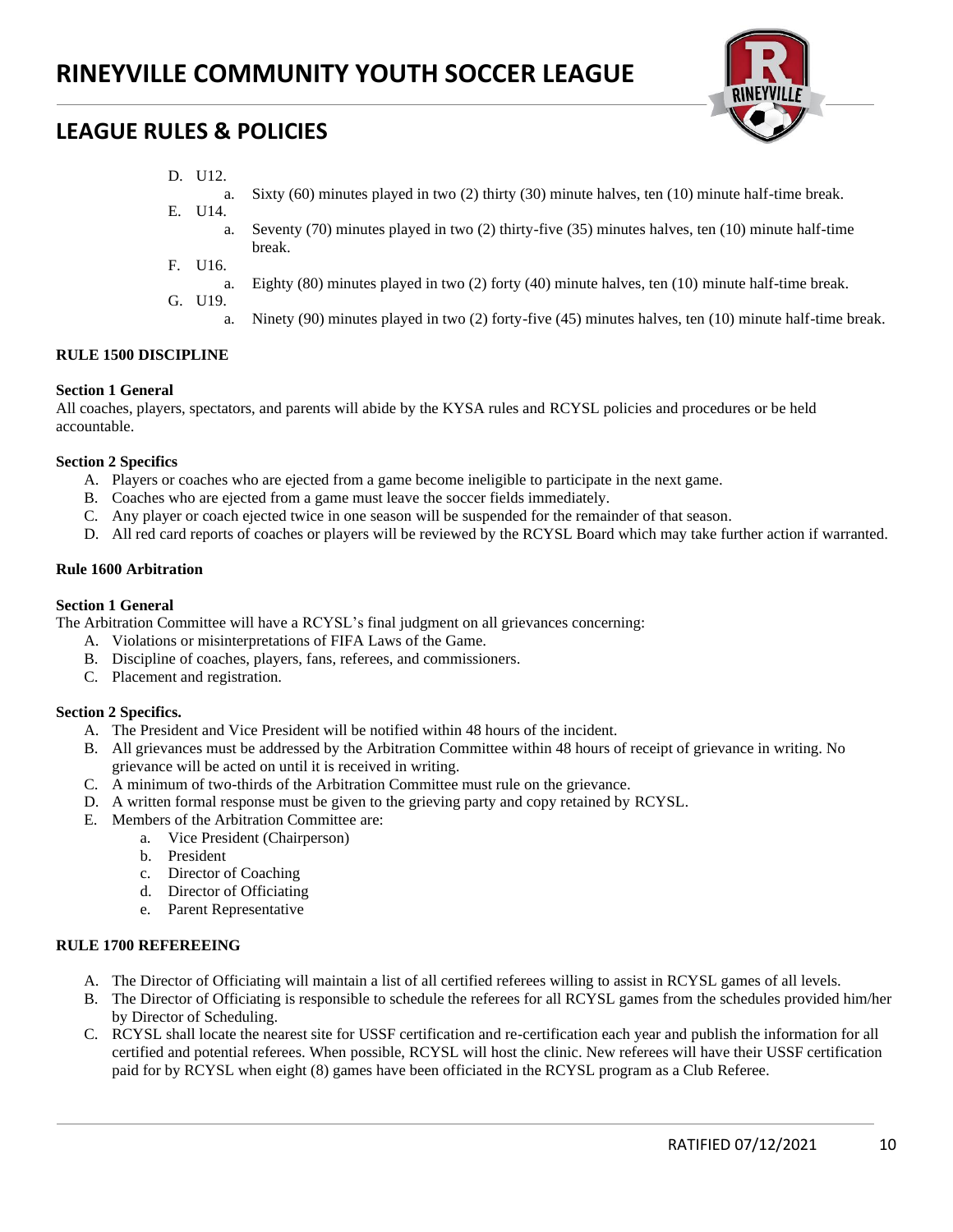# **RINEYVILLE COMMUNITY YOUTH SOCCER LEAGUE**



## **LEAGUE RULES & POLICIES**

- D. Fees paid to referees are recommended to RCYSL Board by the Director of Officiating and must be approved by the RCYSL Board.
- E. RCYSL may provide training and internal certification of referees for use in matches using modified rules. Payment is allowed but must be less than the approved amount established for USSF certified referees. USSF certified officials will have preference for game assignments.

## **RULE 1800 GUIDELINES FOR WEATHER CONDITIONS**

## **Section 1 General**

The protection of RCYSL members and participants is of paramount importance. Every member should recognize the danger presented by lightning, tornados, and other hazardous weather. The following items represent generally accepted principles regarding the dangers involved with lightning and tornados.

#### **Section 2 Lightning**

- A. All thunderstorms produce lightning and are dangerous.
- B. Lightning often strikes as far as 10 miles away from any rainfall. You are in danger from lightning if you can hear thunder. You are in danger if you can see lightning.
- C. Lightning injuries can lead to permanent disabilities or death. Look for dark cloud bases and increasing wind.
- D. Lightning can travel sideways for up to 10 miles and strike when skies are blue.
- E. Soccer fields are a dangerous place to be during a lightning storm. When lightning is seen or thunder is heard, or when dark threatening clouds are observed, quickly suspend the match and/or practice and move to a safe location.
- F. Avoid standing in an open area, near soccer goals, under a tent, near trees or in water. The safest place during a thunderstorm with or without visible lightning is in a car, but not a convertible.

#### **Section 3 Tornados**

- A. Watch for rapidly darkening skies.
- B. The sound of an approaching tornado is often described as that of an approaching train.
- C. The funnel of a tornado does not have to touch down to cause extensive damage and injuries.
- D. Tornados can produce winds of 300 miles per hour or more.
- E. Most people who are hurt during a tornado are hurt when they are struck by flying debris.
- F. Seek safety in a solid structure, preferably in a basement or in an interior room. If no building is available, lay down in a ditch.

## **Section 4 Match Suspension**

- A. In any of the circumstances outlined below occurs, the referee should immediately suspend the match.
	- a. If thunder is heard, the match should be suspended, and the fields cleared. Everyone should immediately go to a safe shelter.
	- b. If lightning is seen, the match should be suspended, and the fields cleared. Everyone should immediately go to a safe shelter.
	- c. If a thunderstorm is heard or seen coming or your hair stands on end, the match should be suspended, and the fields cleared. Everyone should immediately go to a safe shelter. Do not wait until it rains.
- B. If the match official does not immediately suspend the match when any one of the points above have occurred, the head coach from each team can agree that one of the four criteria listed above have occurred they are to withdraw their teams from the field. If this action is taken, then both coaches must submit a written report to their league outlining the circumstances, the facts concerning the weather conditions at that time, the fact that the two coaches agreed and the name of the officials at the match.
- C. If an official and one of the coaches do not reach the conclusion to suspend the match and any one of the four points listed above are believed to have occurred, the coach that supported the suspension of the match is to send a written report to their league outlining the facts and the names of the officials.
- D. No one should retake the field or re-start the match until all the lightning and thunder or other hazardous weather has left the area. Specifically, no one should retake the field for a minimum of 30 minutes after the last lightning is seen or thunder is heard, or the dangerously high winds have passed.